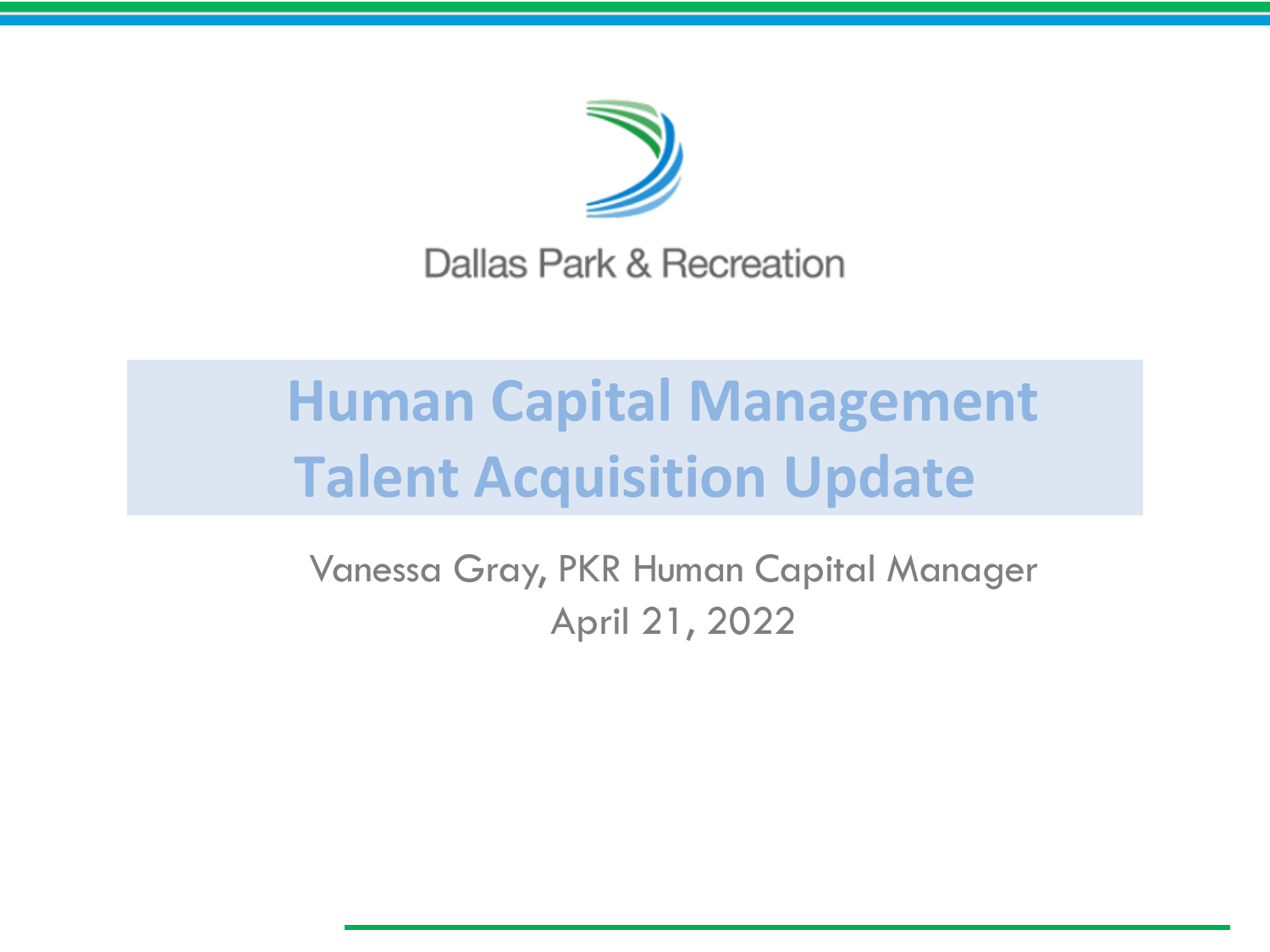## **PARK AND RECREATION DEPARTMENT**

Champion lifelong recreation and serve as responsible stewards of the city's parks, trails and open spaces

A comprehensive system of parks, trails, open spaces and recreation facilities that sustains, inspires and invigorates.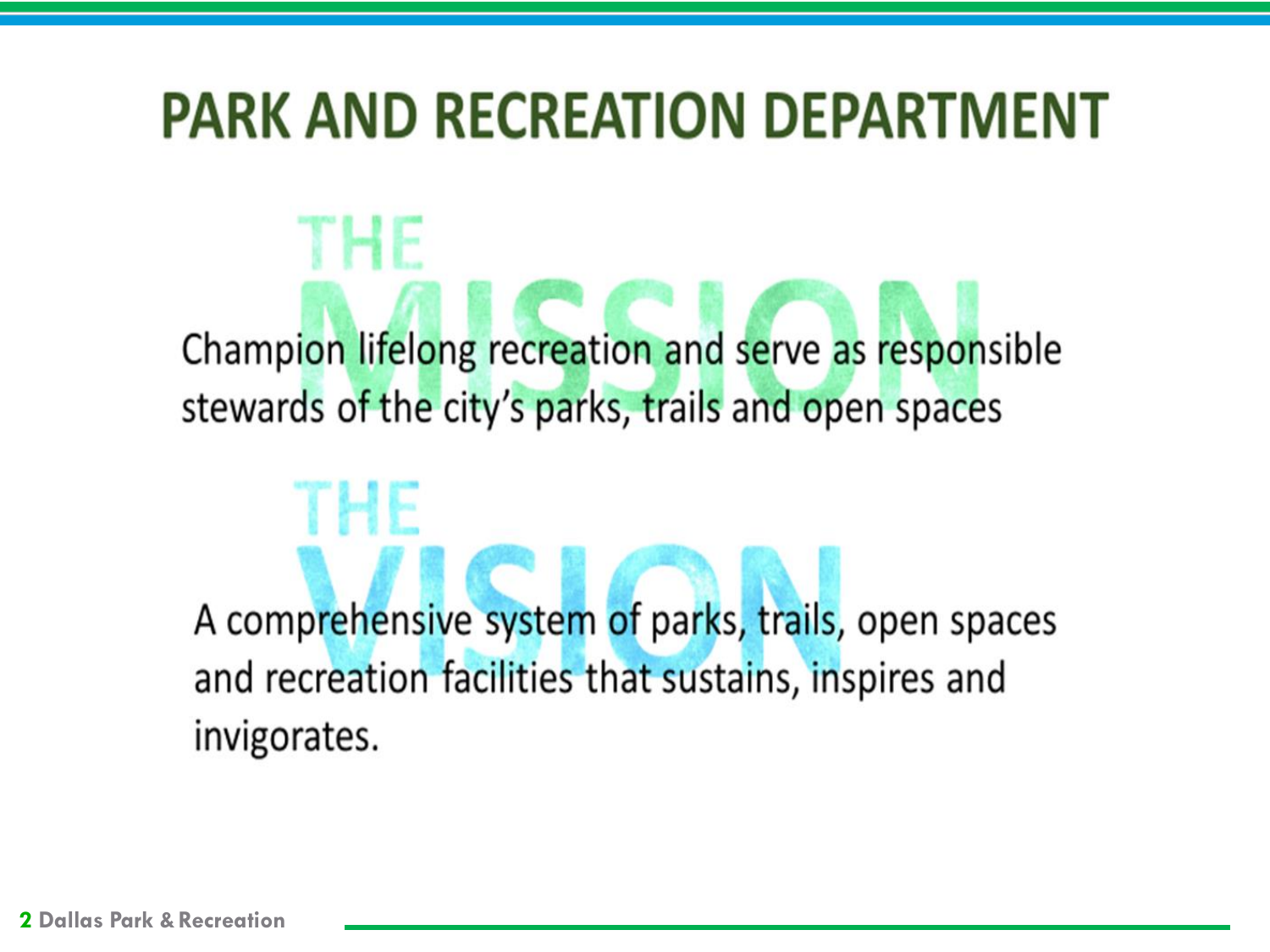

To provide a general update on staffing levels and talent acquisition activities.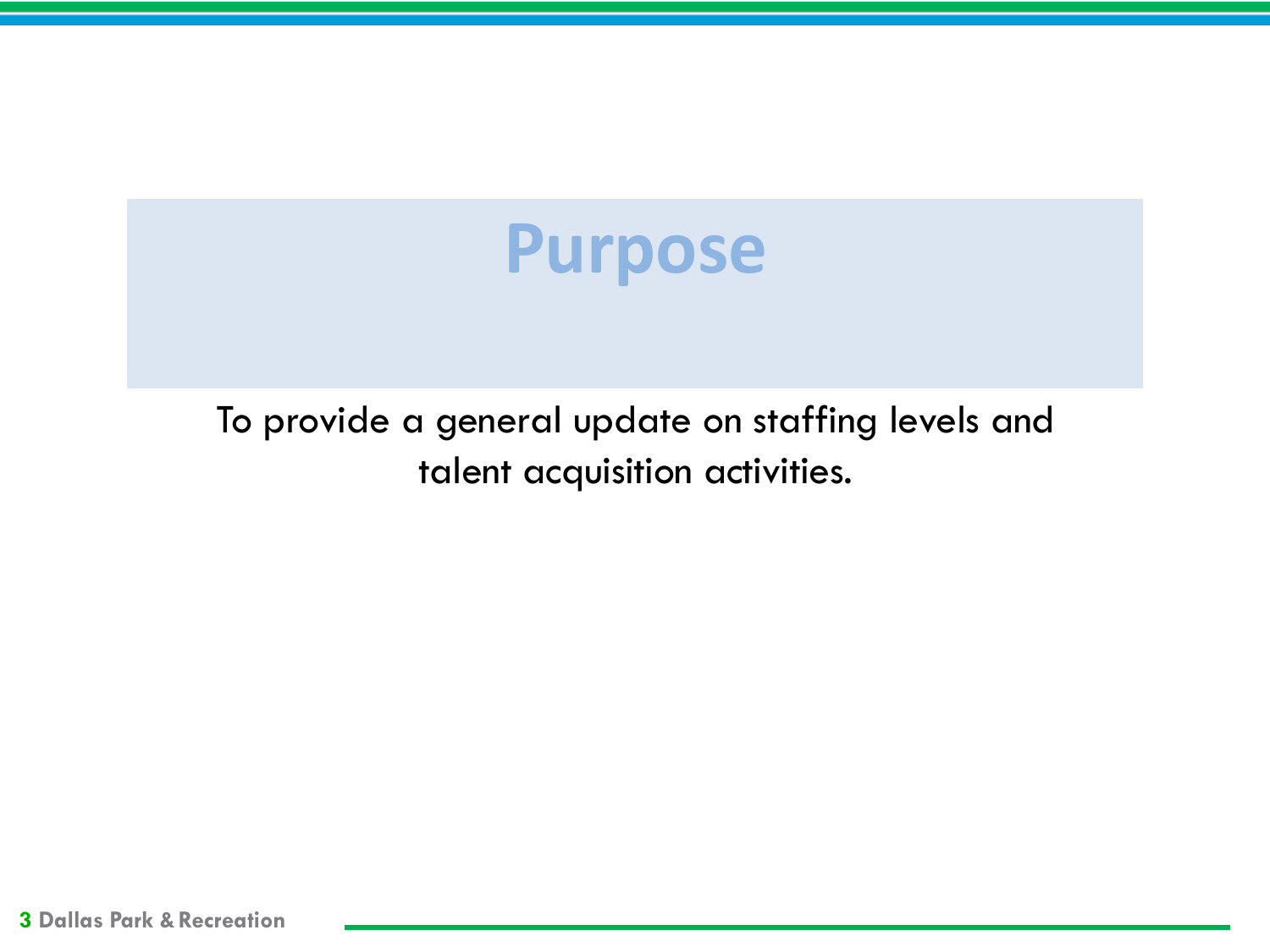# **Our Division**

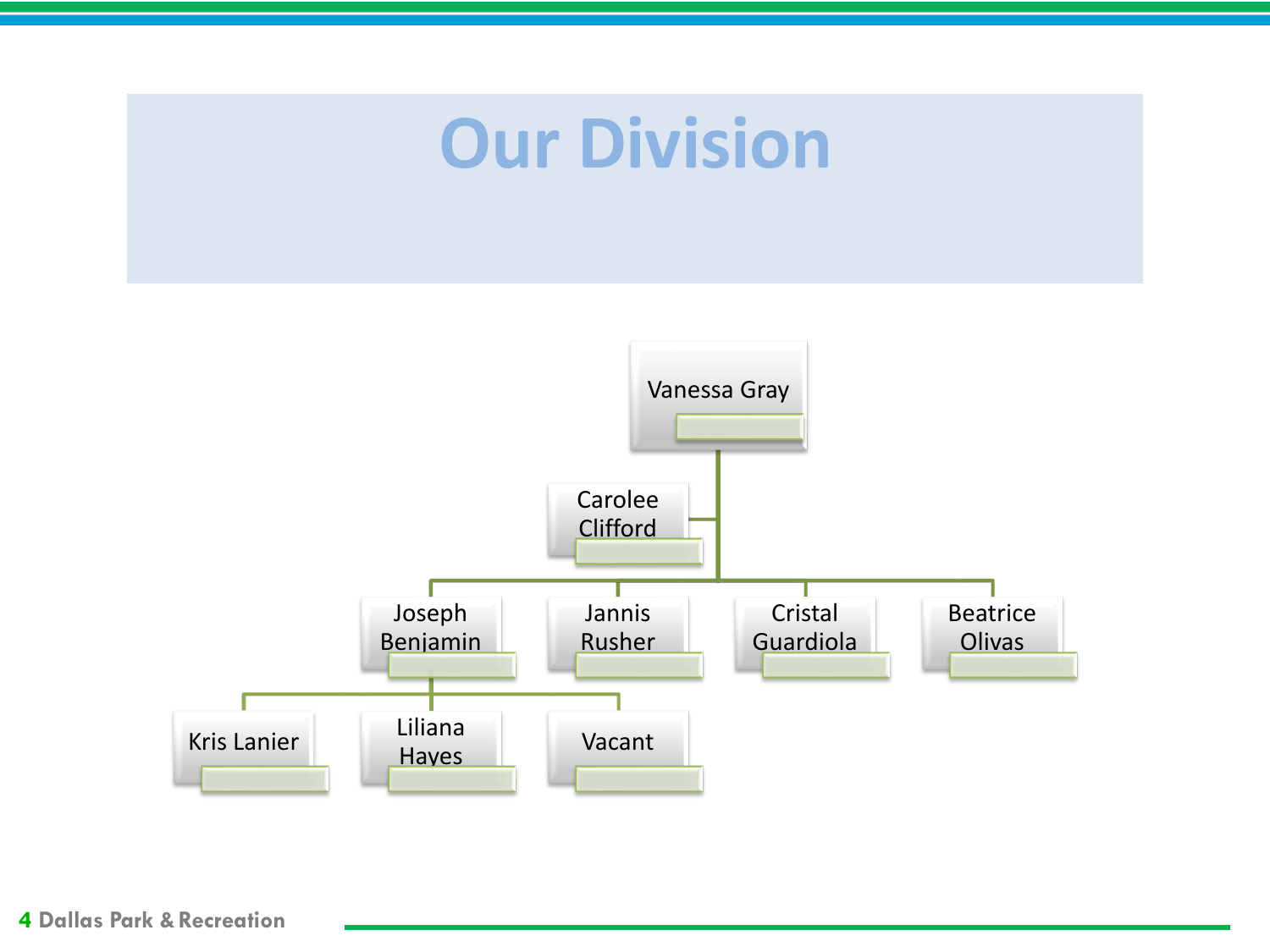### **Division Objectives**

#### **PKR – HR assists the department achieve its goals through:**

- Promoting the recruitment and retention of qualified employees;
- Valuing, encouraging, and supporting a diverse workforce;
- Championing career and professional growth through training and development of employees and managers;
- Providing a safe, healthy and inclusive working environment;
- Cultivating a culture of engagement through recognition, effective communication and regular feedback;
- Clearly communicating the policies, procedures and practices to the workforce; and
- Promotion of a teamwork philosophy inspired through effective organizational skills, proactive efforts, and a balance between professionalism and the ability to have fun!

**5 Dallas Park &Recreation**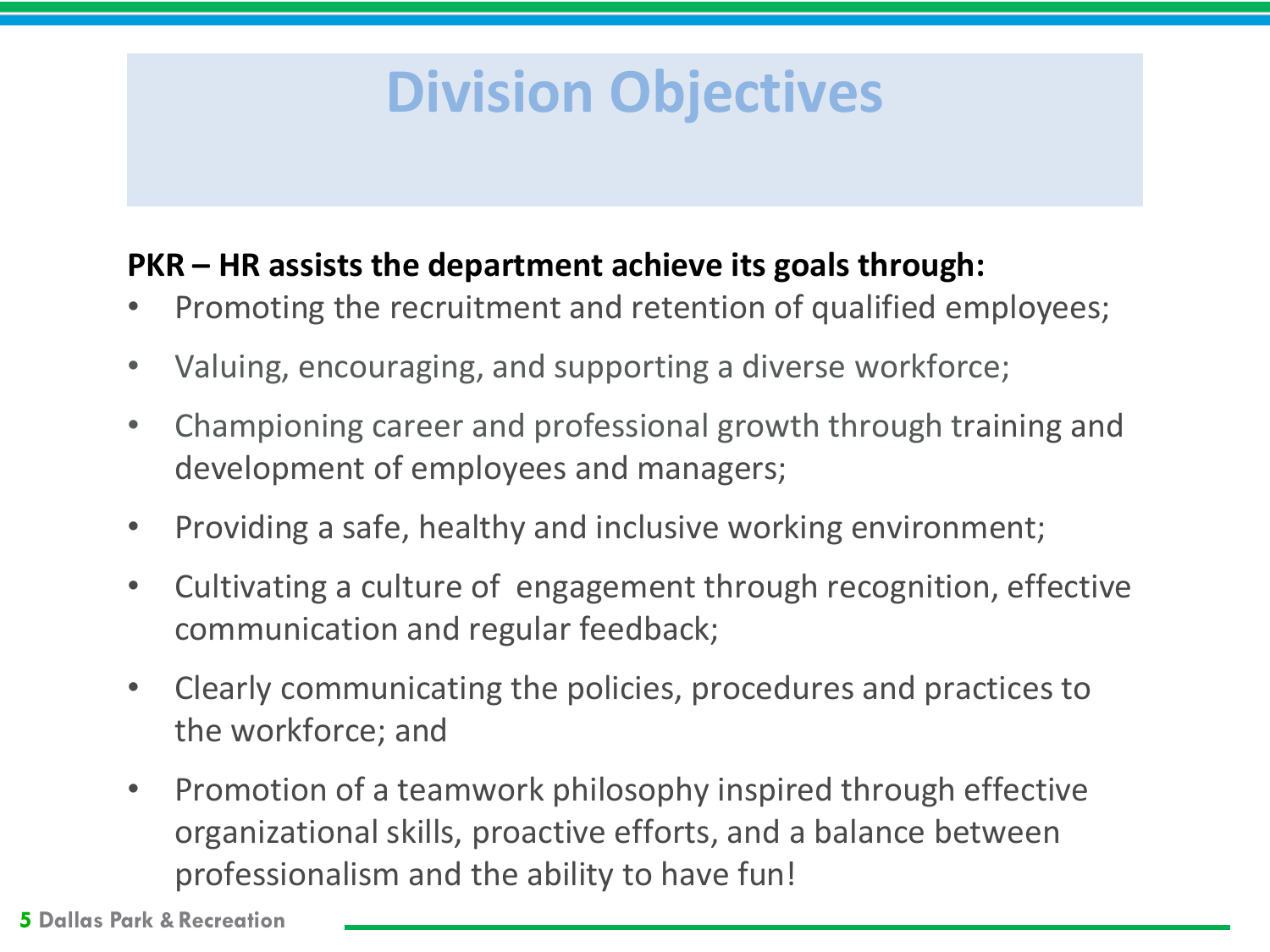### **Organization Responsibilities**

# **DEPARTMENT OVERVIEW**

Dallas Park and Recreation Department oversees the management, capital improvements, and maintenance of:

- 397 parks
- . 154 miles hike and bike trails
- 43 recreation centers
- 20 off-site after-school programs
- 19 Send-A-Kid-To-Camp sites
- Southern Skates Roller Rink
- Youth Boxing Facility
- Senior Activity Center
- 19 aquatic facilities
- · 3 DISD pool pilot sites
- 6 golf courses
- 5 tennis centers
- Fair Park
- Dallas Zoo
- · Dallas Arboretum
- Cedar Ridge Preserve
- Texas Discovery Garden
- MoneyGram Soccer Complex
- Trinity River Audubon Center
- Elm Fork Shooting Range
- 25+ concession operations at the athletic fields and parks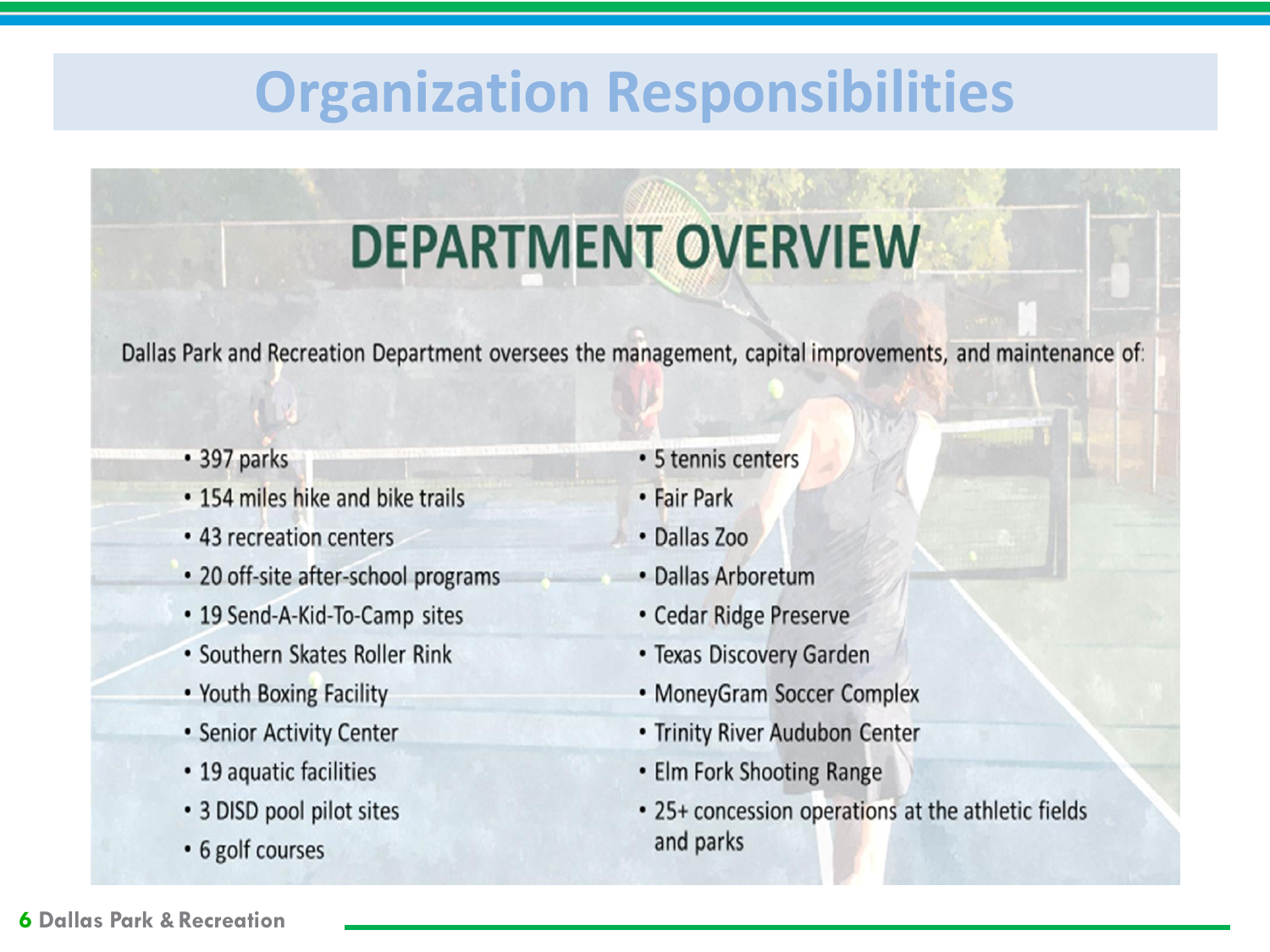### **Human Capital Budget Analysis**

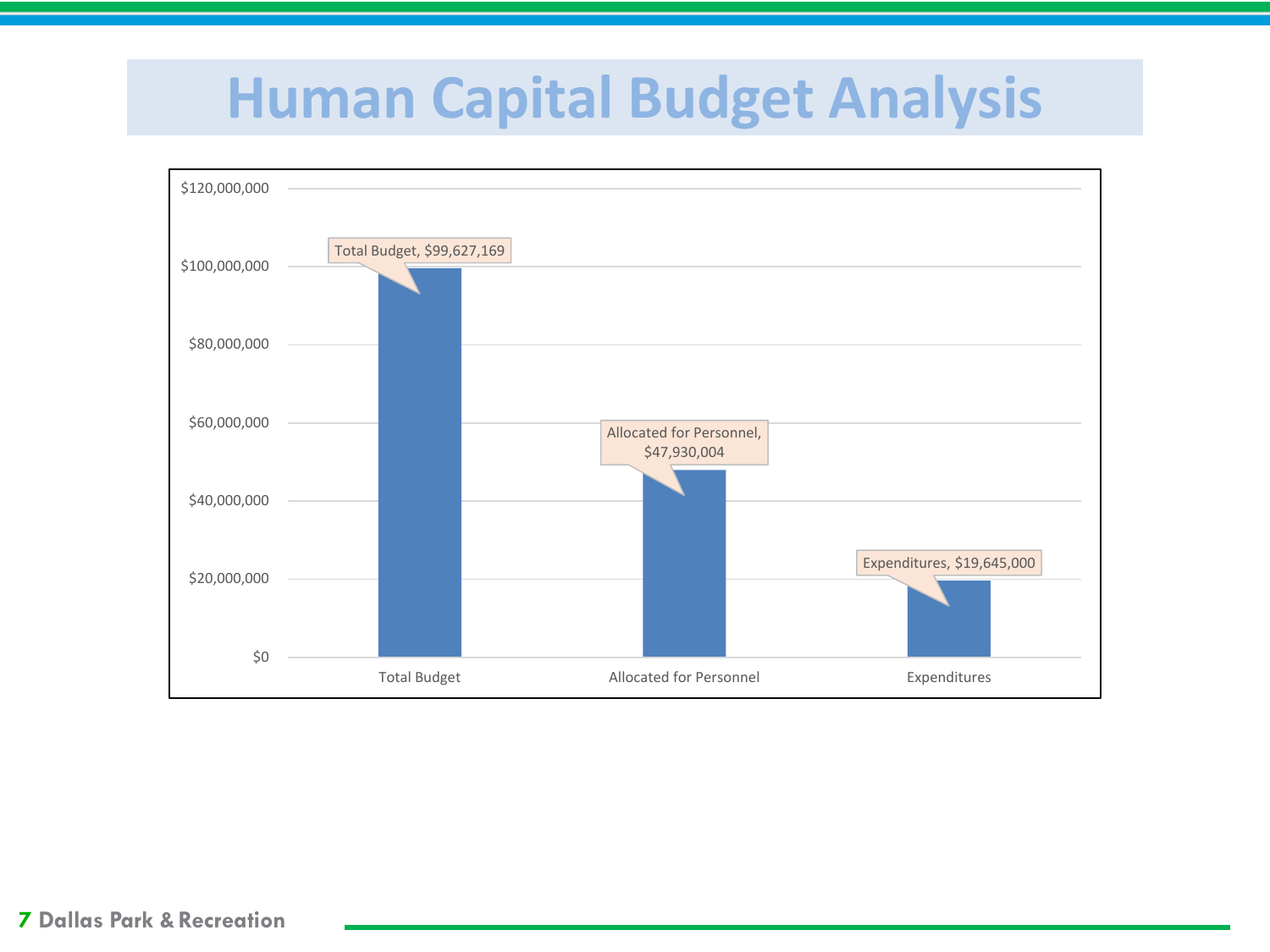### **Headcount Analysis**

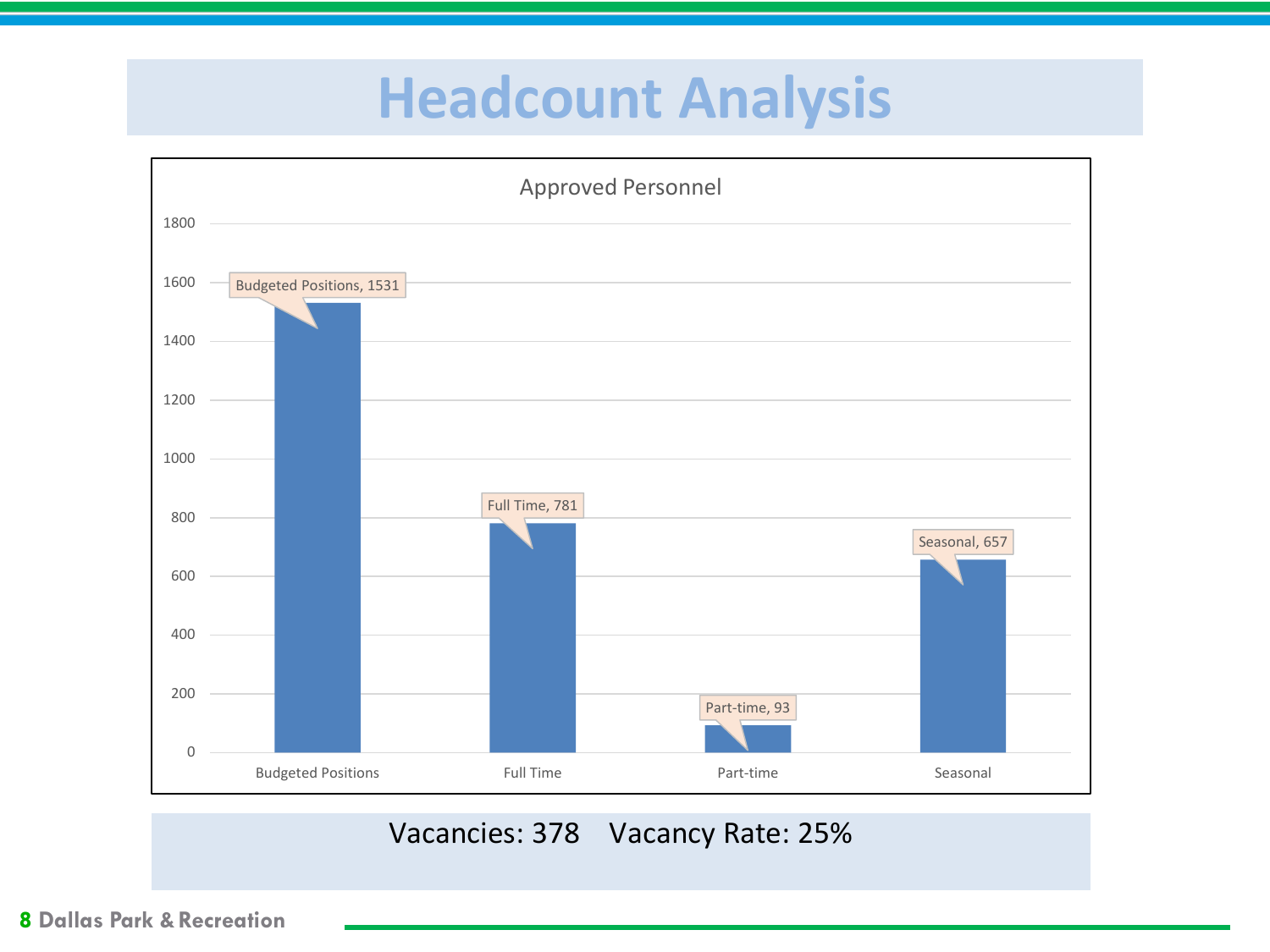## **Job Fair Stats**



#### **FY 2021-2022 Job Fair - Days to Onboard Past Proposed Start Date**

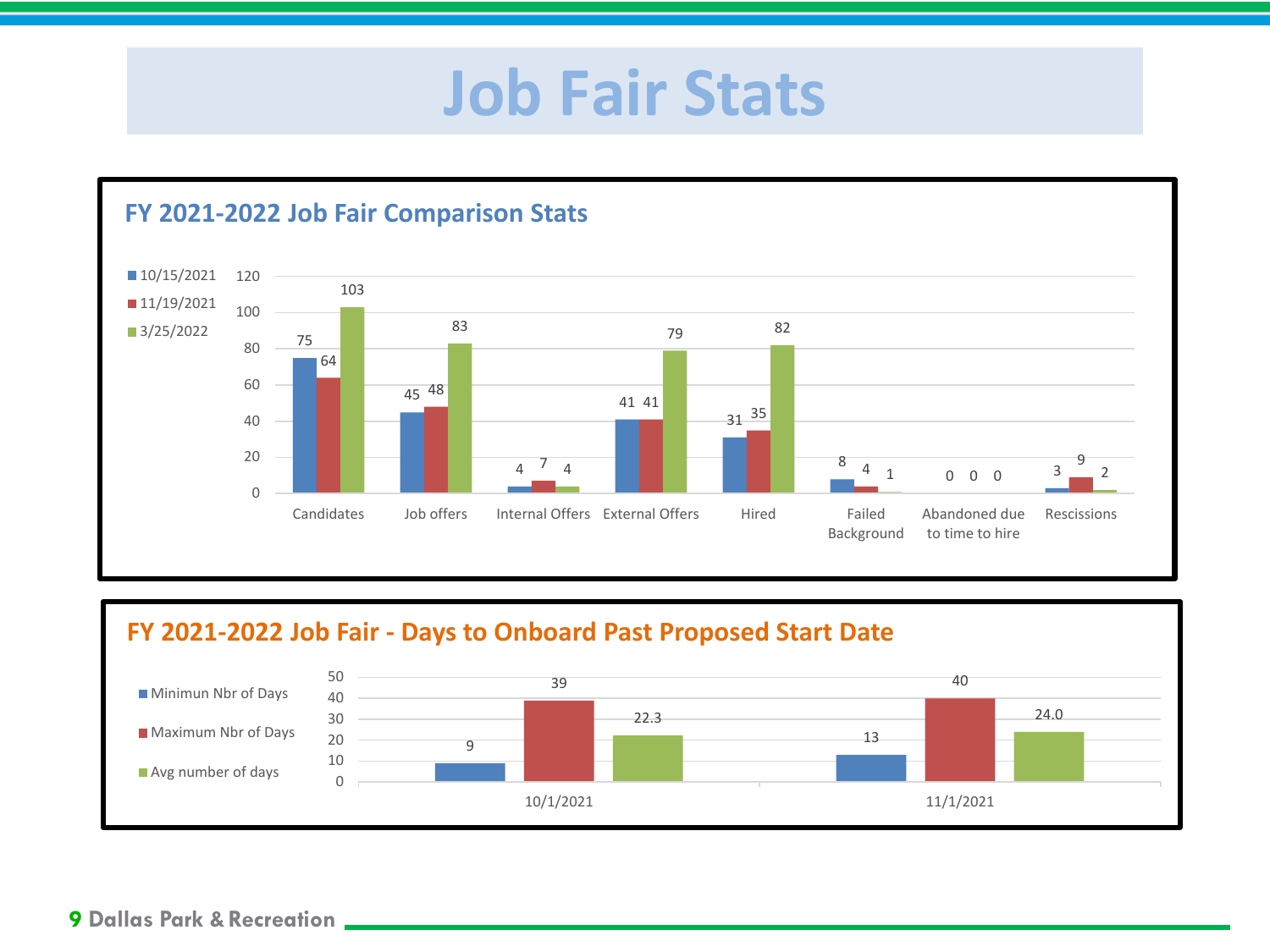### **Top PKR Vacancies**

#### • **Top 5 vacancies that are hardest to fill**

- o Pool Mechanics (3)
- o Sr. Irrigation Technicians (6)
- o Park Maintenance Workers\* (16)
- o Recreation Center Assistants\* (142)
- o Most trades
- **Top 5 positions where we have the most vacancies**
	- o Recreation Center Assistants\* (142)
	- o Community Recreation Program Coordinators (16)
	- o Park Maintenance Workers\* (16)
	- o Crew Leaders (6)
	- o Managers (10) & Supervisors (15)

Top 5 vacancies and Top 5 hardest to fill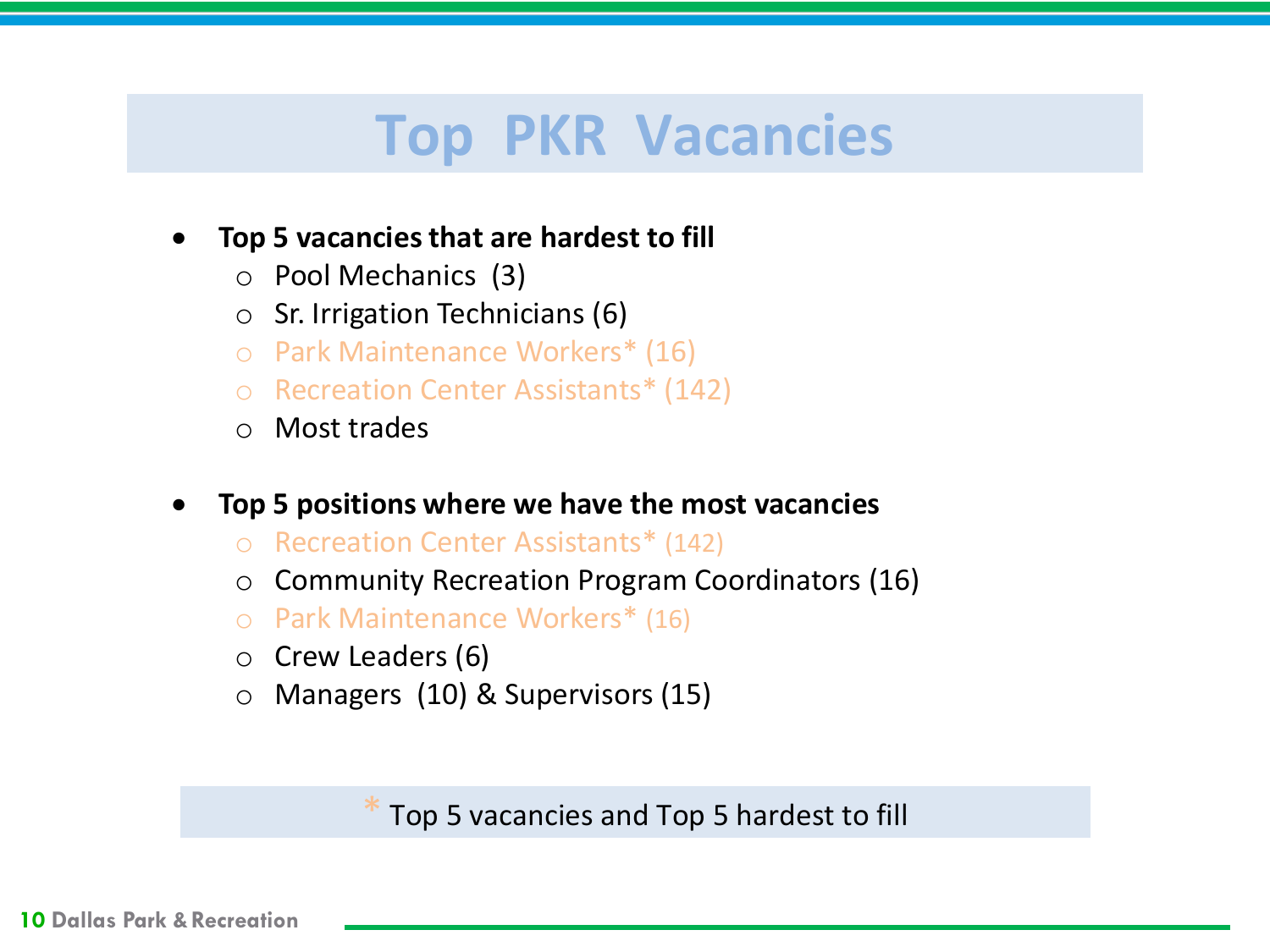### **Process Review**

- Observation and feedback about the delays in the hiring process led to a hiring process review;
- PKR HR staff manually analyzed the last 113 hires in the PKR for FY: 21-22;
- In some instances, it took 20 to 39 days to hold interviews and make an offer;
- The process then shifts to Central HR for background checks and offer letters to be sent to the applicant; and
- The Central HR process average timeframe was taking 20 days. There were a few extremes of 46 and 91 days.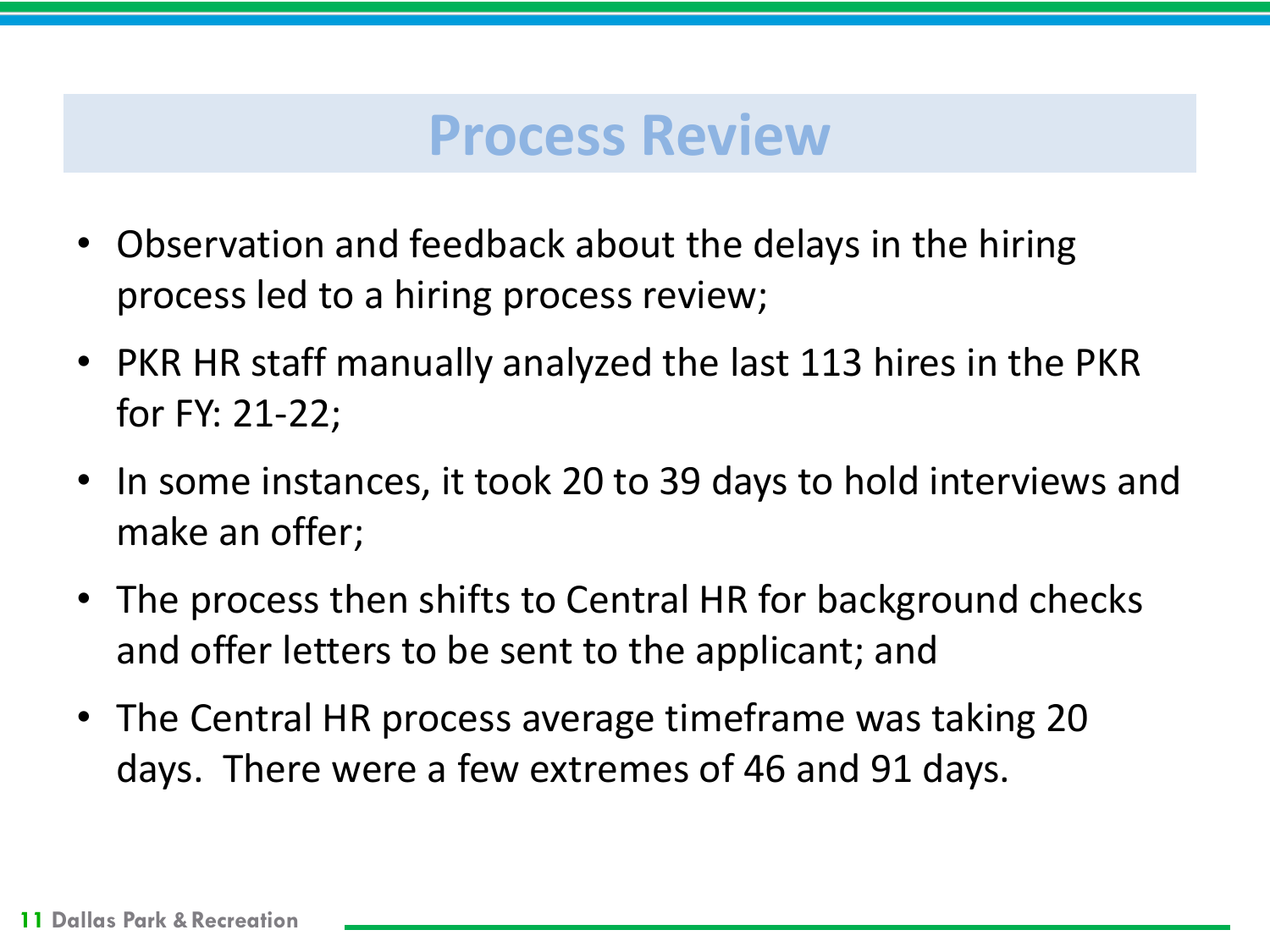### **Process Improvements**

#### **Considering difficulties to hire, we have employed the following tactics:**

- Held three (3) in person PKR job fairs, one (1) Aquatics Job Fair, and attended the Citywide job Fair;
- Participated in two (2) virtual hiring events to publicize job fairs;
- Posted events on social media, in city facilities …;
- Partnered with Texas Workforce Solutions, Texas Workforce Commission, and the City's Fresh Start Program;
- Offered hiring incentives for Summer Seasonal Employees;
- Arranged alternative fast track hiring with the City's temporary help service to onboard new hires;
	- If we refer candidate to agency we pay a 38% upcharge fee
		- No minimum # of hours required, no buyout fee
	- If agency refers candidate to PKR, the agency fee is built into bill rate
		- Candidate must work 480 hours before we can hire them, or we pay a buyout fee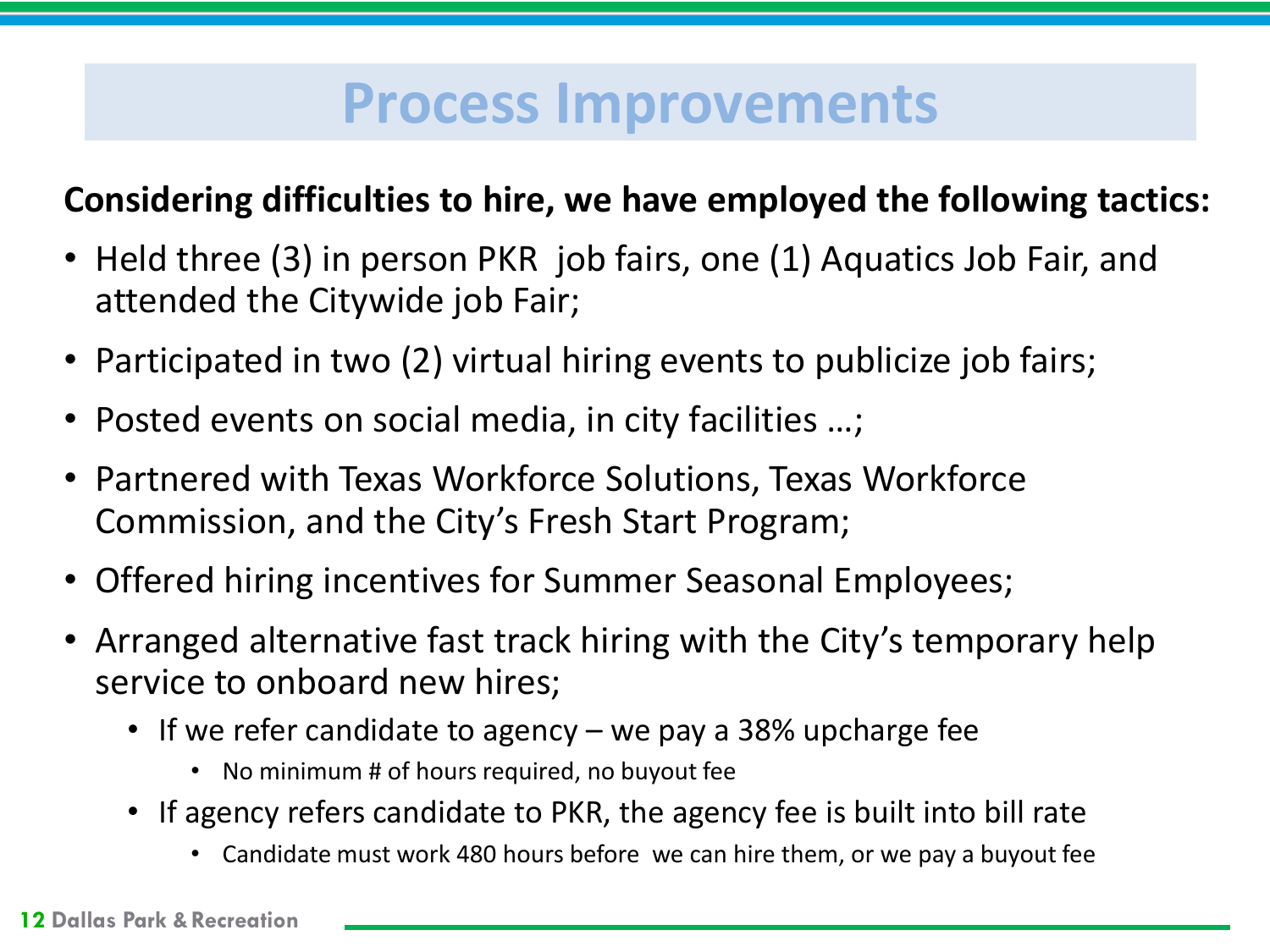### **Challenges and Steps Taken to Address**

**Challenges**: This country is dealing with a shortage of workers exacerbated by the pandemic – "The Great Resignation";

The City of Dallas is not exempt;

However, our current level of 378 vacancies presents a major staffing challenge;

#### **Our Strategy:**

- $\circ$  Met with Central HR to apprise them of the time study and devised a plan.
	- o offered seasonal summer processing help to central HR process our Summer Seasonal hires;
	- o Suggested resumption of use of the Desired Start Date Chart (based on a 3 - week timeframe);
	- o Requested PKR again be allowed to
		- Issue our own Offer Letters (Rejected); and
		- $\circ$  Enter the background info into the system (Rejected)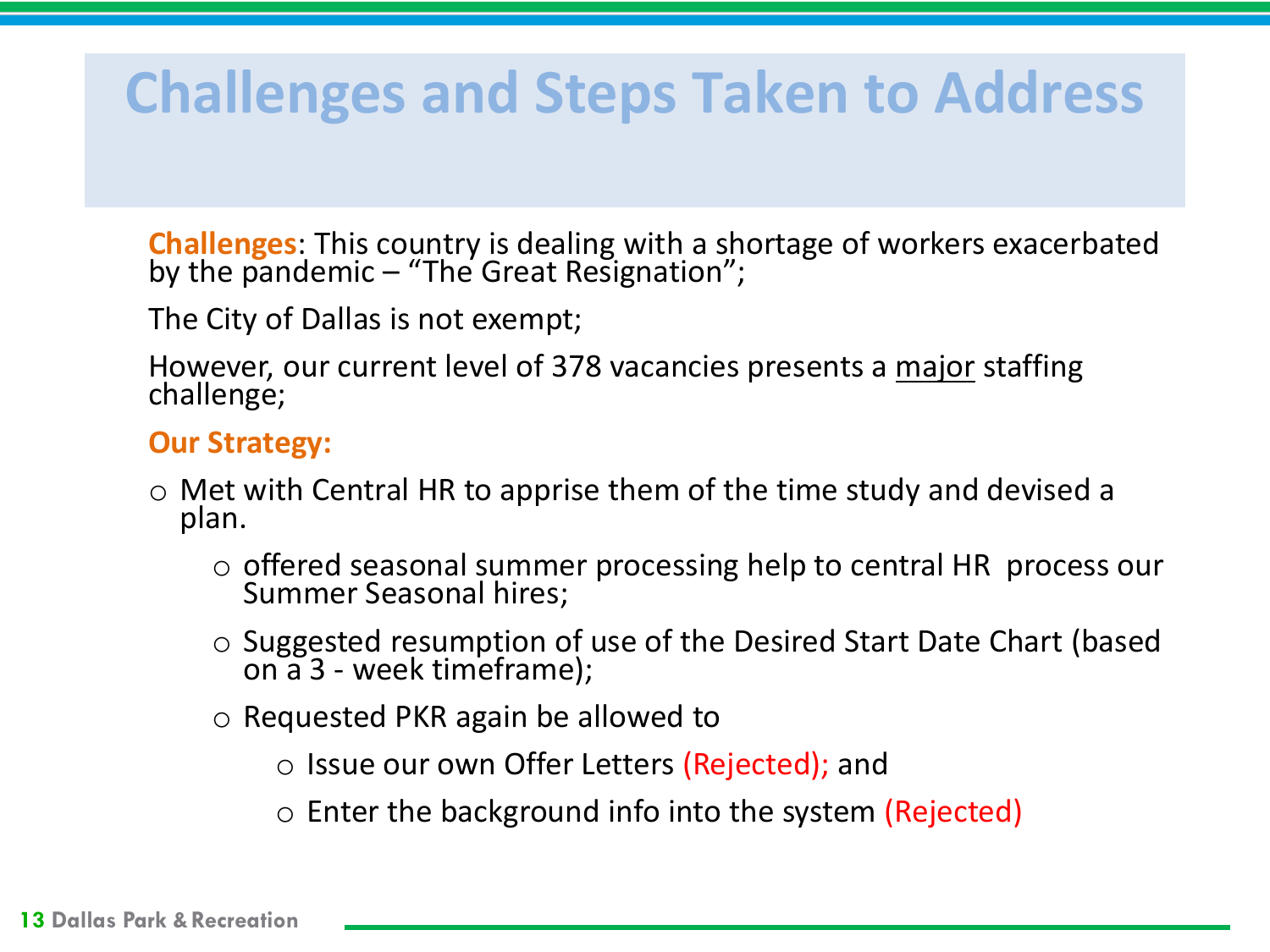### **In Summary:**

- $\circ$  We have Studied 6+ months of hiring.
- o We examined the combined process of the PKR pre-hiring process and the HR on-boarding process;
- $\circ$  The hiring process ranged on average from a total of 6 weeks to as long as 173 days total (in an extreme instance);
- $\circ$  Processes are being implemented with the goal to reduce the talent acquisition timeframe (within PKR and Central HR ) to a two to threeweeks **TOTAL** onboarding process;

### **What's Working Well:**

- $\circ$  The work relationship between PKR HR and Central HR has improved;
- o The Job Fair Fast Track Hiring;
- o Central HR has added a weekly New Employee Orientation
- o Quarterly meetings with Central HR to discuss PKR operational needs and to request necessary accommodations.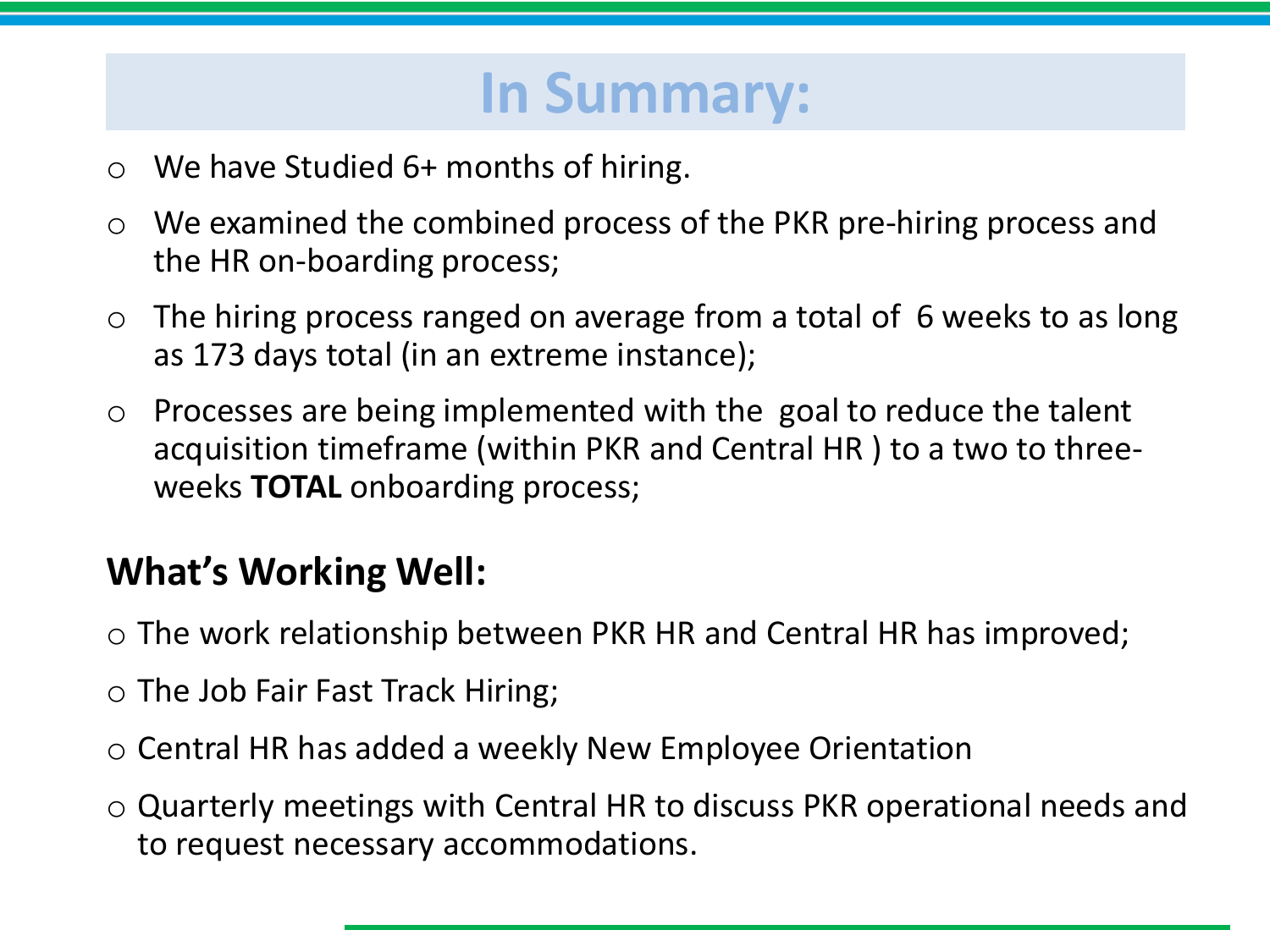### **In Summary:**

**To begin to move the needle, we have:** 

- oImproved communication and coordination between PKR and Central HR.
- oEmployed job fairs with an expected 3-week turnaround
- $\circ$  Began providing a list of step-by-step instructions to the hiring managers and supervisors.
- $\circ$  Upon verbal acceptance of the offer, the PKR Hiring Manager will send the candidate a "What's Next Text" and "What's Next Detailed Email";

oThis communication informs the prospective employee of what is next to help alleviate delays on their end.

 $\circ$  Continued to monitor and analyze the data and make modifications as necessary to improve the process.